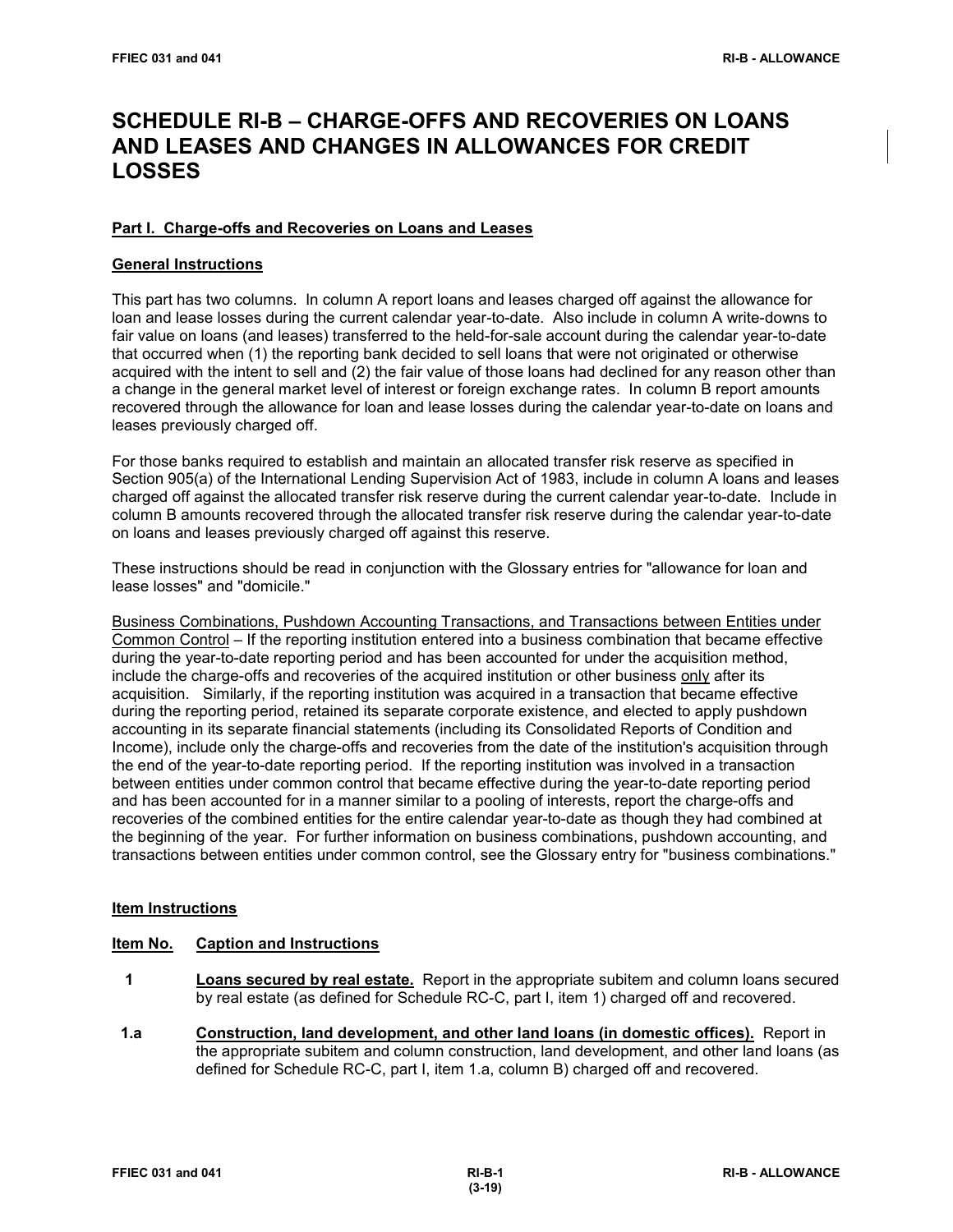- **Item No. Caption and Instructions**
- **1.a.(1) 1-4 family residential construction loans.** Report in columns A and B, as appropriate, 1-4 family residential construction loans (as defined for Schedule RC-C, part I, item 1.a.(1), column B) charged off and recovered.
- **1.a.(2) Other construction loans and all land development and other land loans.** Report in columns A and B, as appropriate, other construction loans and all land development and other land loans (as defined for Schedule RC-C, part I, item 1.a.(2), column B) charged off and recovered.
- **1.b Secured by farmland (in domestic offices).** Report in columns A and B, as appropriate, loans secured by farmland (as defined for Schedule RC-C, part I, item 1.b, column B) charged off and recovered.
- **1.c Secured by 1-4 family residential properties (in domestic offices).** Report in the appropriate subitem and column loans secured by 1-4 family residential properties (as defined for Schedule RC-C, part I, item 1.c, column B) charged off and recovered.
- **1.c.(1) Revolving, open-end loans secured 1-4 family residential properties and extended under lines of credit.** Report in columns A and B, as appropriate, loans secured by revolving, open-end loans secured by 1-4 family residential properties and extended under line of credit (as defined for Schedule RC-C, part I, item 1.c.(1), column B) charged-off and recovered.
- **1.c.(2) Closed-end loans secured by 1-4 family residential properties.** Report in the appropriate subitem and column closed-end loans secured by 1-4 family residential properties (as defined for Schedule RC-C, part I, item 1.c.(2), column B) charged-off and recovered.
- **1.c.(2)(a) Secured by first liens.** Report in columns A and B, as appropriate, closed-end loans secured by first liens on 1-4 family residential properties (as defined for Schedule RC-C, part I, item 1.c.(2)(a), column B) charged-off and recovered.
- **1.c.(2)(b) Secured by junior liens.** Report in columns A and B, as appropriate, closed-end loans secured by junior liens on 1-4 family residential properties (as defined for Schedule RC-C, part I, item 1.c.(2)(b), column B) charged-off and recovered. Include loans secured by junior liens in this item even if the bank also holds a loan secured by a first lien on the same 1-4 family residential property and there are no intervening junior liens.
- **1.d Secured by multifamily (5 or more) residential properties (in domestic offices).** Report in columns A and B, as appropriate, loans secured by multifamily (5 or more) residential properties (as defined for Schedule RC-C, part I, item 1.d, column B) charged-off and recovered.
- **1.e Secured by nonfarm nonresidential properties (in domestic offices).** Report in the appropriate subitem and column loans secured by nonfarm nonresidential properties (as defined for Schedule RC-C, part I, item 1.e, column B) charged off and recovered.
- **1.e.(1) Loans secured by owner-occupied nonfarm nonresidential properties.** Report in columns A and B, as appropriate, loans secured by owner-occupied nonfarm nonresidential properties (as defined for Schedule RC-C, part I, item 1.e.(1), column B) charged off and recovered.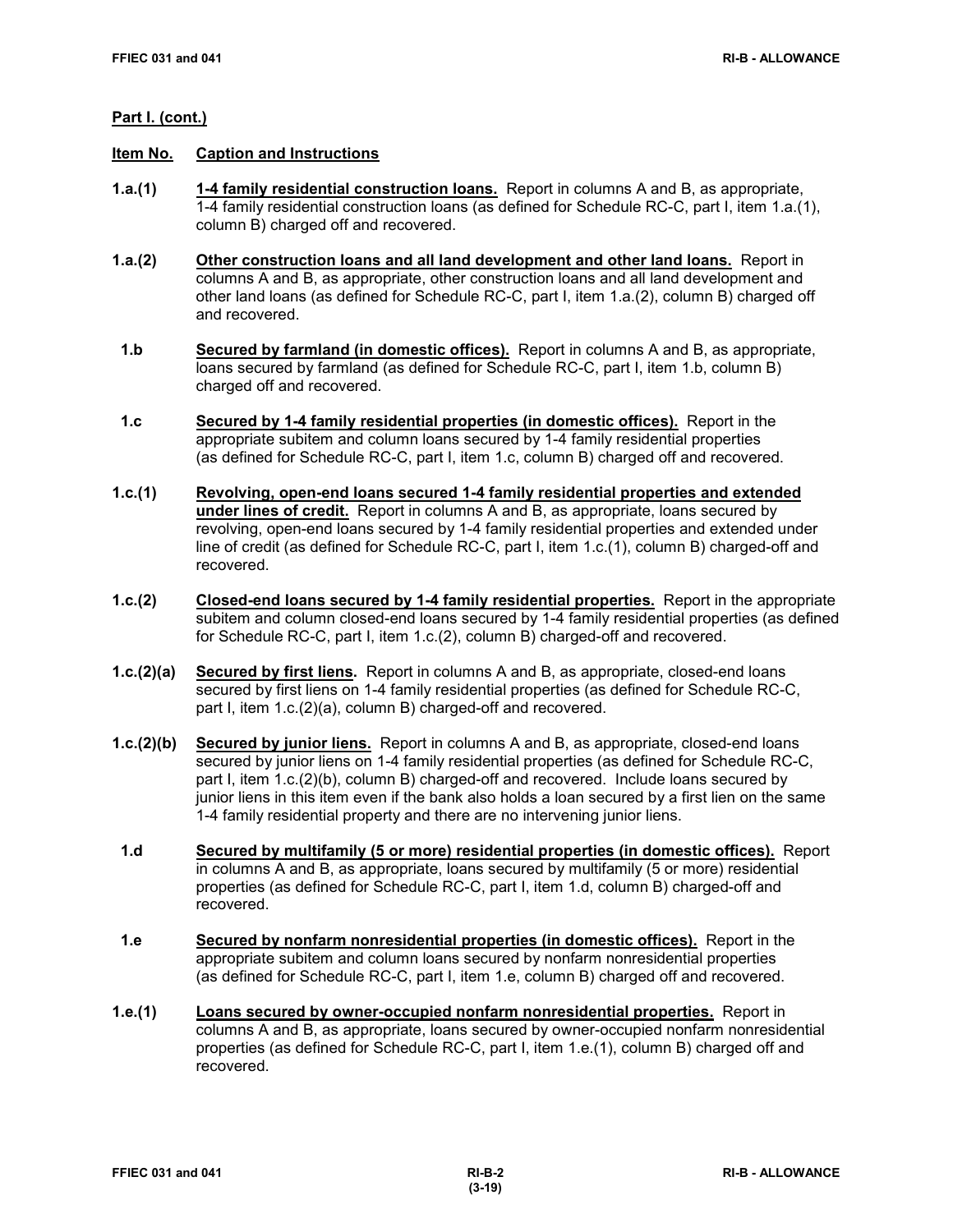#### **Item No. Caption and Instructions**

**1.e.(2) Loans secured by other nonfarm nonresidential properties.** Report in columns A and B, as appropriate, loans secured by other nonfarm nonresidential properties (as defined for Schedule RC-C, part I, item 1.e.(2), column B) charged off and recovered.

NOTE: Item 1.f is not applicable to banks filing the FFIEC 041 report form.

- **1.f In foreign offices.** On the FFIEC 031, report in columns A and B, as appropriate, loans secured by real estate (as defined for Schedule RC-C, part I, item 1) in foreign offices charged-off and recovered.
- **2** Not applicable.

NOTE: Item 3 is not applicable to banks filing the FFIEC 041 report form.

- **3 Loans to finance agricultural production and other loans to farmers.** On the FFIEC 031, report in columns A and B, as appropriate, loans to finance agricultural production and other loans to farmers (as defined for Schedule RC-C, part I, item 3, column A) charged-off and recovered.
- **4 Commercial and industrial loans.** Report in columns A and B, as appropriate, commercial and industrial loans (as defined for Schedule RC-C, part I, item 4) charged-off and recovered.

NOTE: Items 4.a and 4.b are not applicable to banks filing the FFIEC 041 report form.

- **4.a To U.S. addressees (domicile).** On the FFIEC 031, report in columns A and B, as appropriate, commercial and industrial loans to U.S. addressees (as defined for Schedule RC-C, part I, item 4.a, column A) charged-off and recovered.
- **4.b To non-U.S. addressees.** On the FFIEC 031, report in columns A and B, as appropriate, commercial and industrial loans to non-U.S. addressees (as defined for Schedule RC-C, part I, item 4.b, column A) charged-off and recovered.
- **5 Loans to individuals for household, family, and other personal expenditures.** Report in the appropriate subitem and column loans to individuals for household, family, and other personal expenditures (as defined for Schedule RC-C, part I, item 6) charged-off and recovered.
- **5.a Credit cards.** Report in columns A and B, as appropriate, all extensions of credit under credit cards (as defined for Schedule RC-C, part I, items 6.a) charged-off and recovered.
- **5.b Automobile loans.** Report in columns A and B, as appropriate, all loans arising from retail sales of passenger cars and other vehicles such as minivans, vans, sport-utility vehicles, pickup trucks, and similar light trucks for personal use (as defined for Schedule RC-C, part I, item 6.c) charged-off and recovered.
- **5.c Other (includes revolving credit plans other than credit cards and other consumer loans).** Report in columns A and B, as appropriate, all other extensions of credit to individuals for household, family, and other personal expenditures (as defined for Schedule RC-C, part I, items 6.b and 6.d) charged-off and recovered.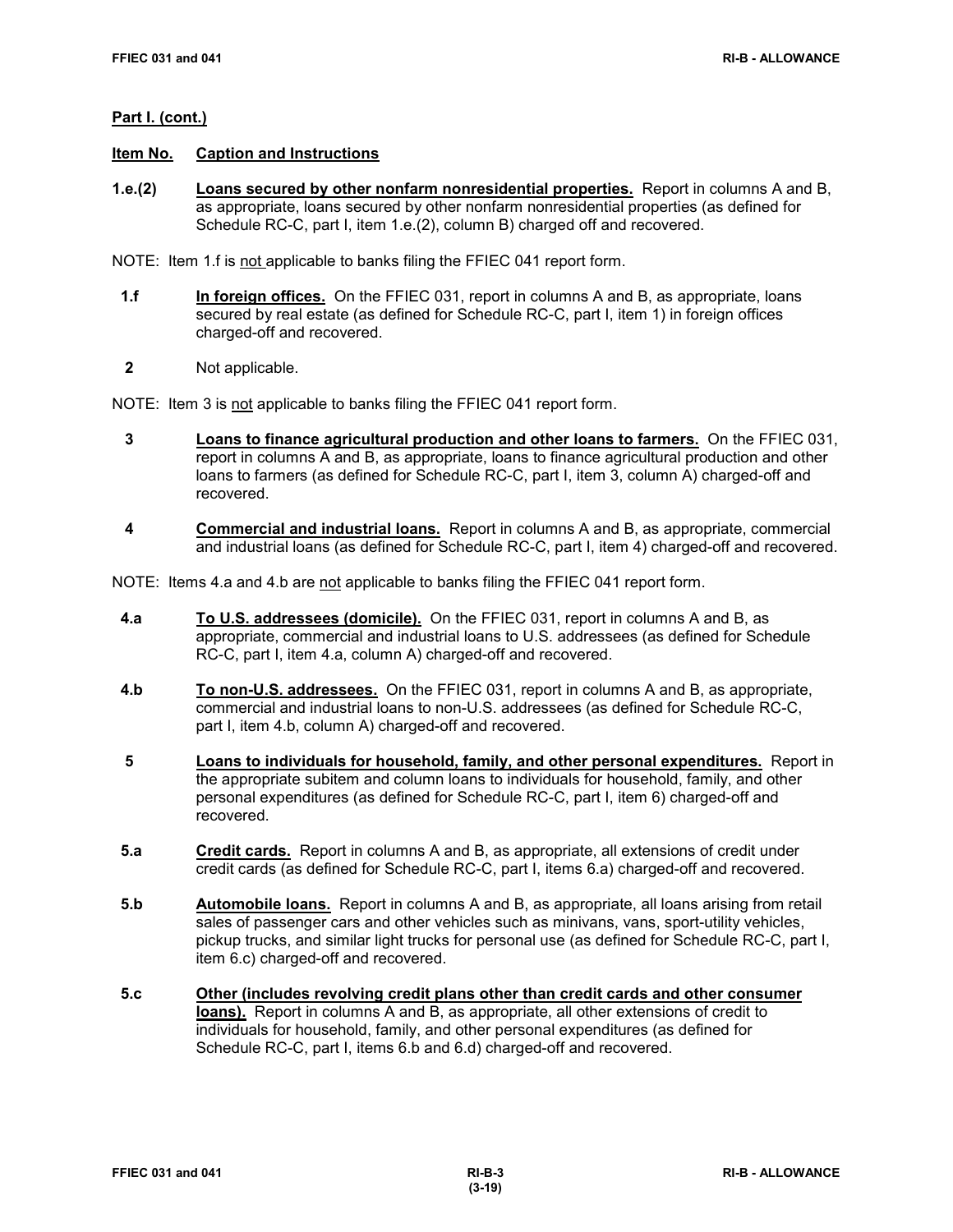# **Item No. Caption and Instructions**

NOTE: Item 6 is not applicable to banks filing the FFIEC 041 report form.

- **6 Loans to foreign governments and official institutions.** On the FFIEC 031, report in columns A and B, as appropriate, loans to foreign governments and official institutions (as defined for Schedule RC-C, part I, item 7) charged-off and recovered.
- **7 All other loans.** On the FFIEC 041, report in columns A and B, as appropriate, loans to depository institutions and acceptances of other banks, loans to finance agricultural production and other loans to farmers, obligations (other than securities and leases) of states and political subdivisions in the U.S., and loans to nondepository financial institutions and other loans (as defined for Schedule RC-C, part I, items 2, 3, 8, and 9) charged-off and recovered. On the FFIEC 031, report in columns A and B, as appropriate, loans to depository institutions and acceptances of other banks, obligations (other than securities and leases) of states and political subdivisions in the U.S. and loans to nondepository financial institutions and other loans (as defined for Schedule RC-C, part I, items 2, 8, and 9) charged-off and recovered.
- **8 Lease financing receivables.** Report in columns A and B, as appropriate, all lease financing receivables (as defined for Schedule RC-C, part I, item 10) charged-off and recovered.

NOTE: Items 8.a and 8.b are not applicable to banks filing the FFIEC 041 report form.

- **8.a Leases to individuals for household, family, and other personal expenditures.** On the FFIEC 031, report in columns A and B, as appropriate, all leases to individuals for household, family, and other personal expenditures (as defined for Schedule RC-C, part I, item 10.a, column A) charged-off and recovered.
- **8.b All other leases.** On the FFIEC 031, report in columns A and B, as appropriate, all other leases (as defined for Schedule RC-C, part I, item 10.b, column A) charged-off and recovered.
- **9 Total.** Report in columns A and B the sum of item 1 through 8. The amount reported in column A must equal Schedule RI-B, part II, item 3, column A, "Charge-offs," below. The amount reported in column B must equal Schedule RI-B, part II, item 2, column A, "Recoveries," below.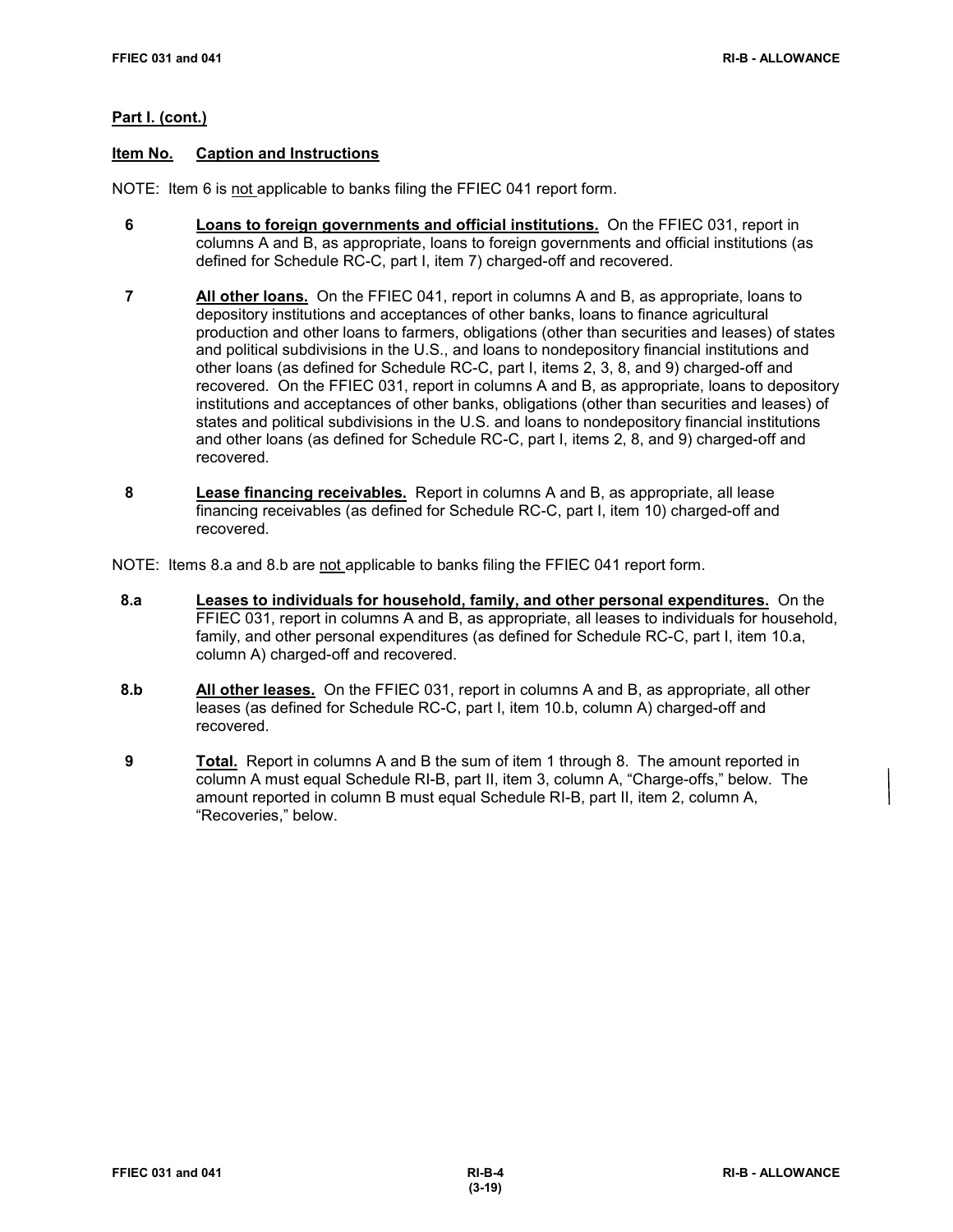#### **Memoranda**

# **Item No. Caption and Instructions**

 **1 Loans to finance commercial real estate, construction, and land development activities (not secured by real estate) included in Schedule RI-B, part I, items 4 and 7, above.** Report in columns A and B, as appropriate, loans to finance commercial real estate, construction, and land development activities *not secured by real estate* (as defined for Schedule RC-C, part I, Memorandum item 3) charged off and recovered. Such loans will have been included in items 4 and 7 of Schedule RI-B, part I, above. Exclude from this item all loans secured by real estate included in item 1 of Schedule RI-B, part I, above.

**FFIEC 031 FFIEC 041**

# **Item No. Item No. Caption and Instructions**

NOTE: On the FFIEC 041, Memorandum item 2.a is to be completed by banks that have \$300 million or more in total assets.

 **2 2.a Loans secured by real estate to non-U.S. addressees (domicile).** Report in columns A and B, as appropriate, loans secured by real estate to non-U.S. addressees (as defined for Schedule RC-C, part 1, Memorandum item 5) charged off and recovered. Such loans will have been included in Schedule RI-B, part I, item 1, above.

# **FFIEC 041 Caption and Instructions**

NOTE: On the FFIEC 041, Memorandum items 2.c and 2.d are to be completed by banks that have \$300 million or more in total assets.

- **2.b** Not applicable.
- **2.c Commercial and industrial loans to non-U.S. addressees (domicile).** Report in columns A and B, as appropriate, commercial and industrial loans to non-U.S. addressees (as defined for Schedule RC-C, part I, item 4.b, column A) charged off and recovered. Such loans will have been included in Schedule RI-B, part I, item 4, above.
- **2.d Leases to individuals for household, family, and other personal expenditures.** Report in columns A and B, as appropriate, leases to individuals for household, family, and other personal expenditures (as defined for Schedule RC-C, part I, item 10.a, column A) charged off and recovered. Such leases will have been included in Schedule RI-B, part I, item 8, above.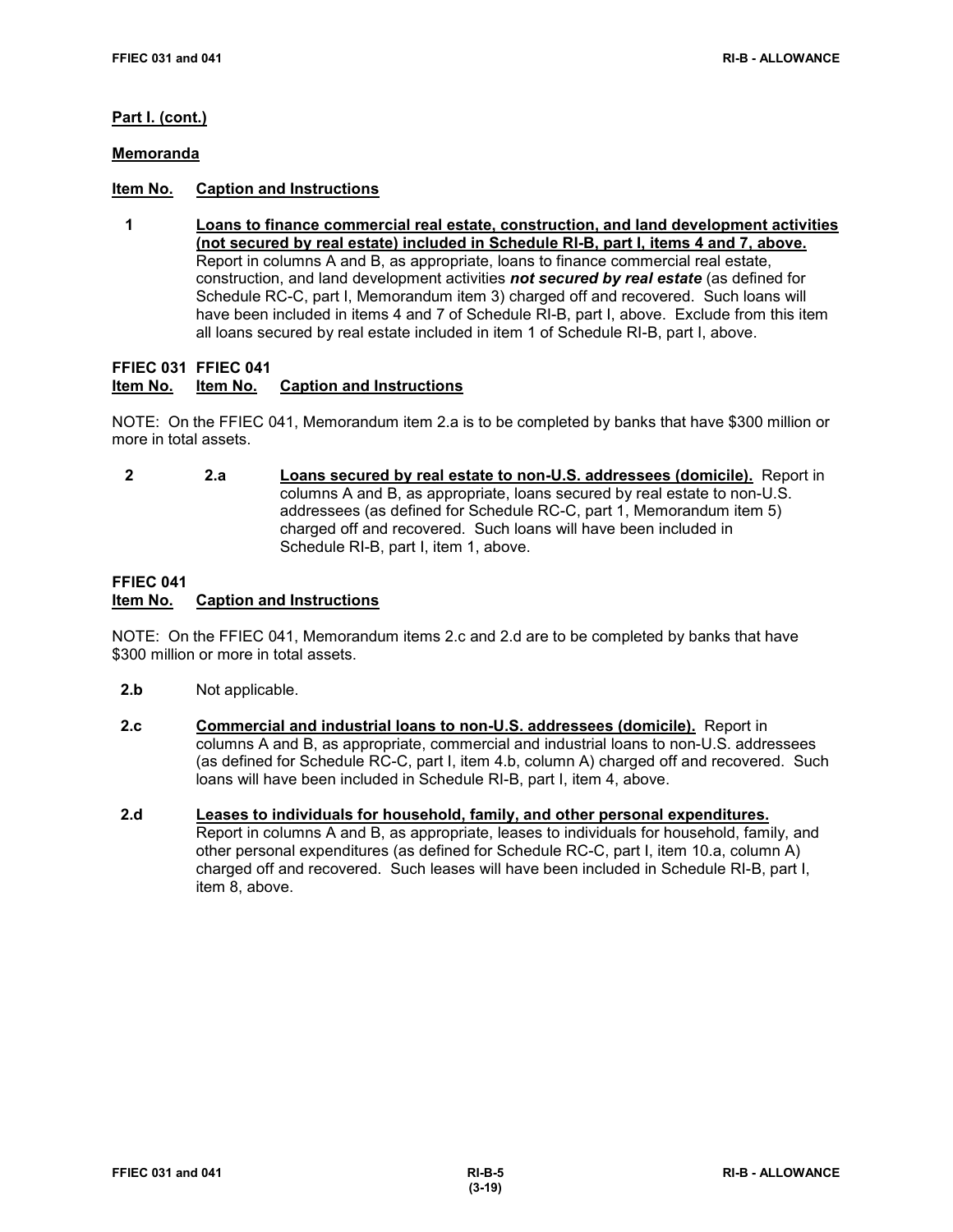# **Memoranda**

# **FFIEC 041**

# **Caption and Instructions**

# **3 Loans to finance agricultural production and other loans to farmers.**

Memorandum item 3 is to be completed by:

- banks with \$300 million or more in total assets, and
- banks with less than \$300 million in total assets and with loans to finance agricultural production and other loans to farmers (as reported in Schedule RC-C, part I, item 3, column B) exceeding five percent of total loans and leases held for investment and held for sale (Schedule RC-C, part I, item 12).

Report in columns A and B, as appropriate, loans to finance agricultural production and other loans to farmers (as defined for Schedule RC-C, part I, item 3, column B) charged off and recovered. Such loans will have been included in Schedule RI-B, part I, item 7, above.

- NOTE: Memorandum item 4 is to be completed only by those banks that:
	- (1) either individually or on a combined basis with their affiliated depository institutions, report outstanding credit card receivables that exceed, in the aggregate, \$500 million as of the report date. Outstanding credit card receivables are the sum of:
		- (a) Schedule RC-C, part I, item 6.a (column B on the FFIEC 041, column A on the FFIEC 031);
		- (b) Schedule RC-S, item 1, column C; and
		- (c) Schedule RC-S, item 6.a, column C.

(Include comparable data on managed credit card receivables for any affiliated depository institution.)

OR

- (2) are credit card specialty banks as defined for purposes of the Uniform Bank Performance Report (UBPR). According to the UBPR Users Guide, credit card specialty banks are currently defined as those banks that exceed 50% for the following two criteria:
	- (a) Credit Cards plus Securitized and Sold Credit Cards divided by Total Loans plus Securitized and Sold Credit Cards.
	- (b) Total Loans plus Securitized and Sold Credit Cards divided by Total Assets plus Securitized and Sold Credit Cards.

# **FFIEC 031 and 041**

# **Item No. Caption and Instructions**

 **4 Uncollectible retail credit card fees and finance charges reversed against income (i.e., not included in charge-offs against the allowance for loan and lease losses).** Report the amount of fees and finance charges on credit cards (as defined for Schedule RC-C, part I, item 6.a) that the bank reversed against either interest and fee income or a separate contra-asset account during the calendar year-to-date. Report the amount of fees and finance charges that have been reversed on a gross basis, i.e., do not reduce the amount of reversed fees and finance charges by recoveries of these reversed fees and finance charges. Institutions that have not adopted FASB [Accounting Standards](https://www.fasb.org/jsp/FASB/Document_C/DocumentPage?cid=1176168232528&acceptedDisclaimer=true)  [Update No. 2016-13](https://www.fasb.org/jsp/FASB/Document_C/DocumentPage?cid=1176168232528&acceptedDisclaimer=true) (ASU 2016-13), which governs the accounting for credit losses, should exclude from this item credit card fees and finance charges reported as charge-offs against the allowance for loan and lease losses in Schedule RI-B, part I, item 5.a, column A.

> Institutions that have adopted ASU 2016-13 should exclude from this item credit card fees and finance charges reported as charge-offs against the allowance for credit losses on loans and leases in Schedule RI-B, part I, item 5.a, column A.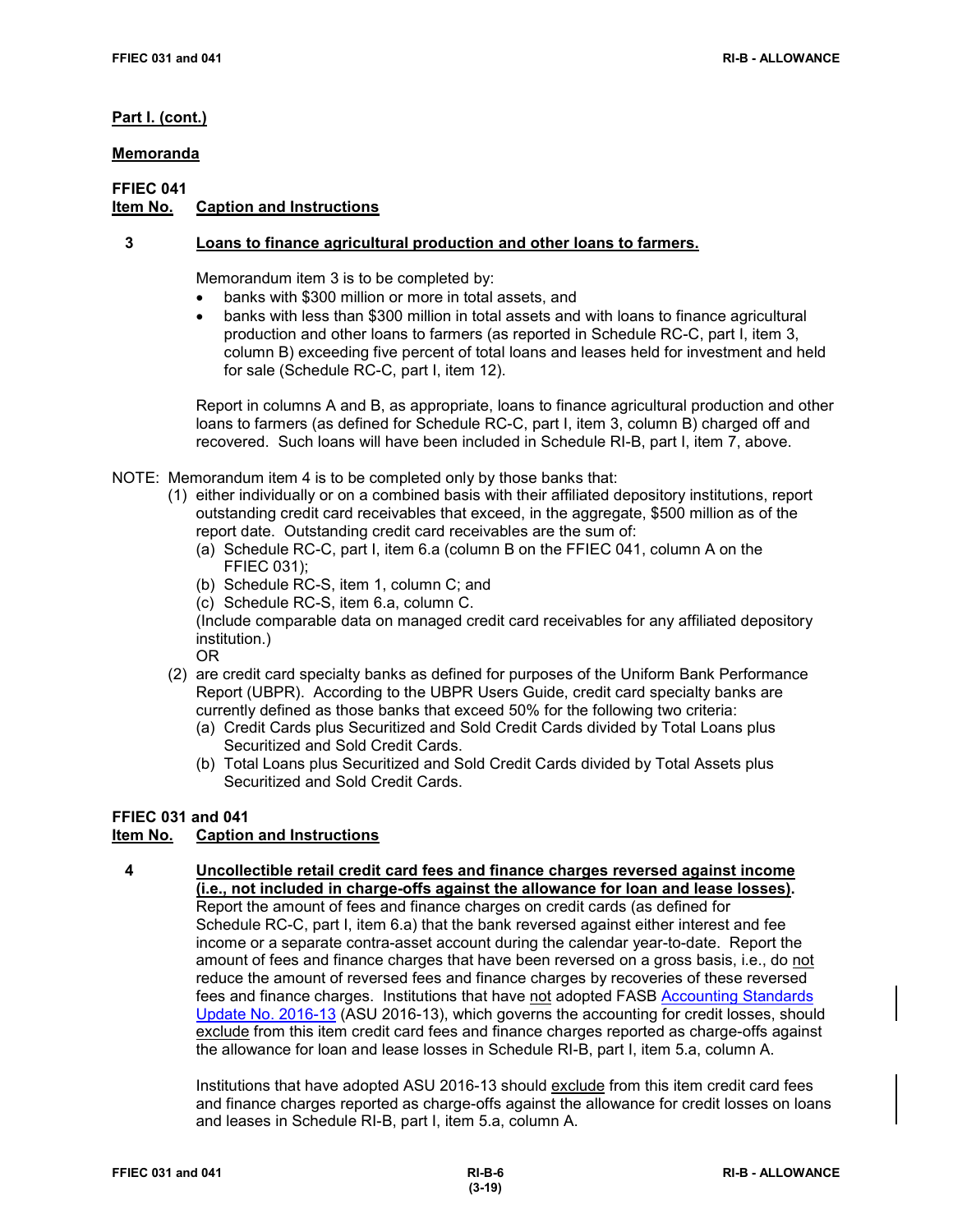### **Part II. Changes In Allowances for Credit Losses**

#### **General Instructions**

This part has three columns for information on year-to-date activity in the allowances for credit losses, one for each of the following three asset categories: (1) loans and leases held for investment (column A), (2) held-to-maturity debt securities (column B), and (3) available-for-sale debt securities (column C).

Institutions that have not adopted FASB [Accounting Standards Update No. 2016-13](https://www.fasb.org/jsp/FASB/Document_C/DocumentPage?cid=1176168232528&acceptedDisclaimer=true) (ASU 2016-13), which governs the accounting for credit losses, should report the reconcilement of the allowance for loan and lease losses on a calendar year-to-date basis in column A. Such institutions should leave columns B and C blank.

Institutions that have adopted ASU 2016-13 should report reconcilements of the allowances for credit losses on loans and leases held for investment, held-to-maturity debt securities, and available-for-sale debt securities in columns A, B, and C, respectively.

For those banks required to establish and maintain an allocated transfer risk reserve as specified in [Section 905\(a\) of the International Lending Supervision Act of 1983,](https://www.gpo.gov/fdsys/pkg/USCODE-2015-title12/pdf/USCODE-2015-title12-chap40-sec3904.pdf) the reconcilement should include in column A the activity in the allocated transfer risk reserve during the calendar year-to-date that relates to loans and leases held for investment. Institutions that have adopted ASU 2016-13 should report such activity that relates to held-to-maturity and available-for-sale debt securities in columns B and C, respectively.

Exclude the balances of the allowance for credit losses on off-balance sheet credit exposures reported in Schedule RC-G, item 3, and any capital reserves included in Schedule RC, item 26.a, "Retained earnings," and the effects of any transactions therein.

Refer to the Glossary entry for "allowance for loan and lease losses" for further information.

Business Combinations, Pushdown Accounting Transactions, and Transactions between Entities under Common Control – If the reporting institution entered into a business combination that became effective during the year-to-date reporting period and has been accounted for under the acquisition method, include the recoveries, charge-offs, and provisions of the acquired institution or other business only after its acquisition. Under ASC Topic 805, Business Combinations (formerly FASB Statement No. 141(R), "Business Combinations"), the acquired loans and leases must be measured at their acquisition-date fair values. Therefore, regardless of whether the reporting institution has adopted ASU 2016-13, the institution may not carry over the allowance for loan and lease losses or the allowances for credit losses, as applicable, of the acquired institution or other business as of the acquisition date. However, for a reporting institution that has adopted ASU 2016-13 and has acquired financial assets in a business combination that management has determined to be purchased credit-deteriorated as of the acquisition date, the institution should report the initial allowance gross-up amounts established upon the purchase of these assets, which are recorded at the date of acquisition as an addition to the purchase price to determine the initial amortized cost basis of the assets, should be reported as positive amounts in the applicable columns of Schedule RI-B, Part II, item 6, "Adjustments."

Similarly, if the reporting institution was acquired in a transaction that became effective during the year-todate reporting period, retained its separate corporate existence, and elected to apply pushdown accounting in its separate financial statements (including its Consolidated Reports of Condition and Income), include only the recoveries, charge-offs, and provisions from the date of the institution's acquisition through the end of the year-to-date reporting period. When applying pushdown accounting, regardless of whether the reporting institution has adopted ASU 2016-13, the reporting institution's loans and leases must be restated to their acquisition-date fair values and the institution may not carry over its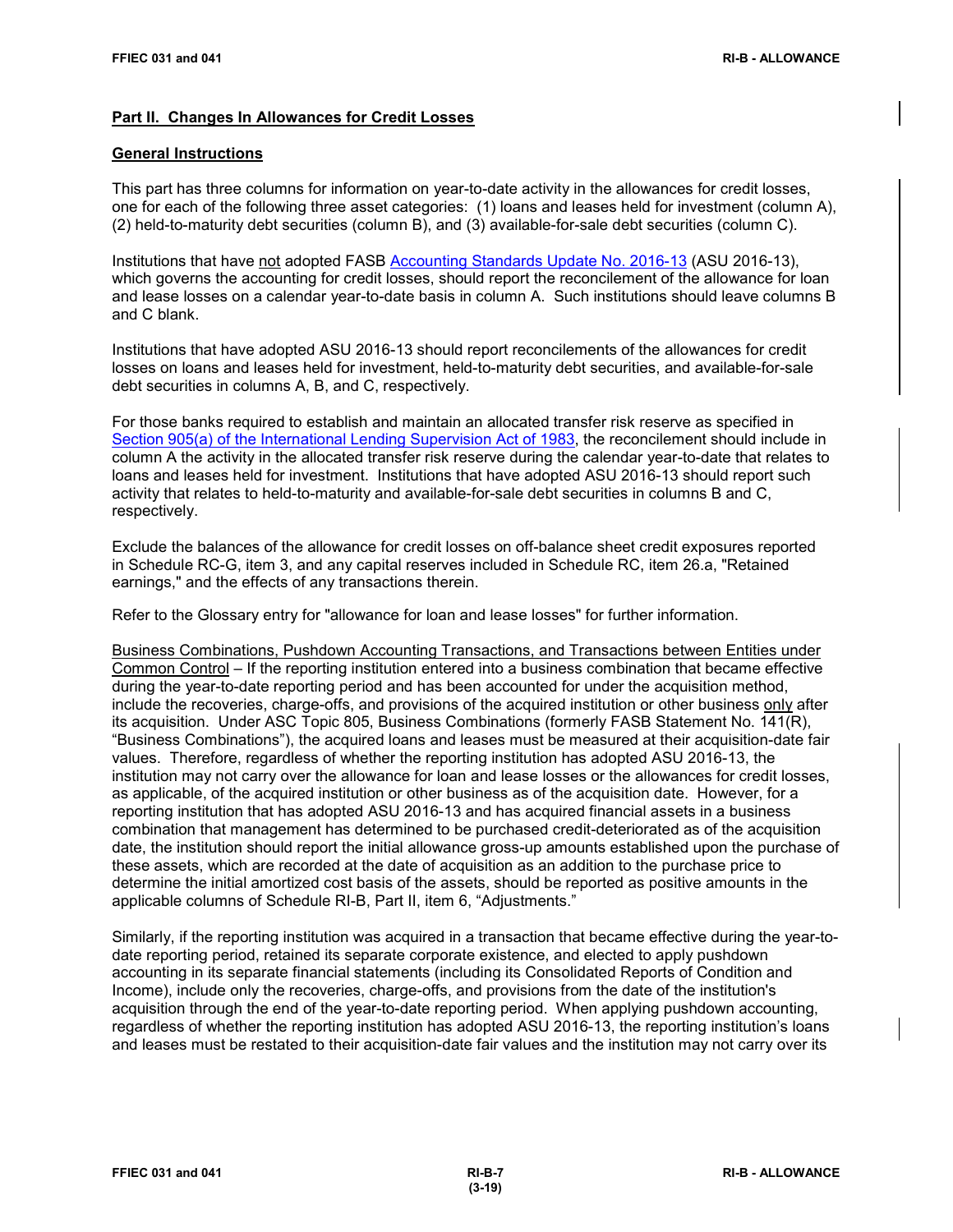## **General Instructions (cont.)**

allowance for loan and lease losses or its allowances for credit losses, as applicable, as of the acquisition date. As a consequence:

- For a reporting institution that has not adopted ASU 2016-13, the amount reported in Schedule RI-B, Part II, item 1, column A, for the balance of the allowance for loan and lease losses most recently reported for the end of the previous calendar year must be reported as a negative amount in Schedule RI-B, Part II, item 6, column A, "Adjustments."
- For a reporting institution that has adopted ASU 2016-13, the amounts reported in Schedule RI-B, Part II, item 1, columns A, B, and C, for the balances of the allowances for credit losses most recently reported for the end of the previous calendar year must be reported as negative amounts in Schedule RI-B, Part II, item 6, columns A, B, and C, "Adjustments." In addition, when applying pushdown accounting, for those financial assets that management has determined to be purchased credit-deteriorated as of the institution's acquisition date, the institution should report as positive amounts in the applicable columns of Schedule RI-B, Part II, item 6, "Adjustments," the initial allowance gross-up amounts established as of the acquisition date, which are recorded as an addition to the acquisition-date fair values of these purchased credit-deteriorated assets to determine their initial amortized cost basis.

If the reporting institution was involved in a transaction between entities under common control that became effective during the year-to-date reporting period and has been accounted for in a manner similar to a pooling of interests, report the recoveries, charge-offs, and provisions of the combined entities for the entire calendar year-to-date as though they had combined at the beginning of the year.

- A reporting institution that has not adopted ASU 2016-13 should report the balance as of the end of the previous calendar year of the allowance for loan and lease losses of the institution or other business that combined with the reporting institution in the common control transaction in Schedule RI-B, Part II, item 6, column A, "Adjustments."
- A reporting institution that has adopted ASU 2016-13 should report the balances as of the end of the previous calendar year of the allowances for credit losses of the institution or other business that combined with the reporting institution in the common control transaction in Schedule RI-B, Part II, item 6, columns A, B, or C, "Adjustments."

For further information on business combinations, pushdown accounting, and transactions between entities under common control, see the Glossary entry for "business combinations."

#### **Item Instructions**

#### **Item No. Caption and Instructions**

 **1 Balance most recently reported in the December 31, 20xx, Reports of Condition and Income.** For an institution that has not adopted FASB [Accounting Standards Update No.](https://www.fasb.org/jsp/FASB/Document_C/DocumentPage?cid=1176168232528&acceptedDisclaimer=true)  [2016-13](https://www.fasb.org/jsp/FASB/Document_C/DocumentPage?cid=1176168232528&acceptedDisclaimer=true) (ASU 2016-13), which governs the accounting for credit losses, report in column A the balance of the institution's allowance for loan and lease losses as reported in the Reports of Condition and Income for the previous calendar year-end after the effect of all corrections and adjustments to the allowance for loan and lease losses that were made in any amended report(s) the previous calendar year-end.

> For an institution that has adopted ASU 2016-13, report in columns A, B, and C the balances of the institution's allowances for credit losses on loans and leases held for investment, heldto-maturity debt securities, and available-for-sale debt securities, respectively, as reported in the Consolidated Reports of Condition and Income for the previous calendar year-end after the effect of all corrections and adjustments to these allowances for credit losses that were made in any amended report(s) for the previous calendar year-end. In the year of adoption of ASU 2016-13, institutions should report a zero balance in columns B and C.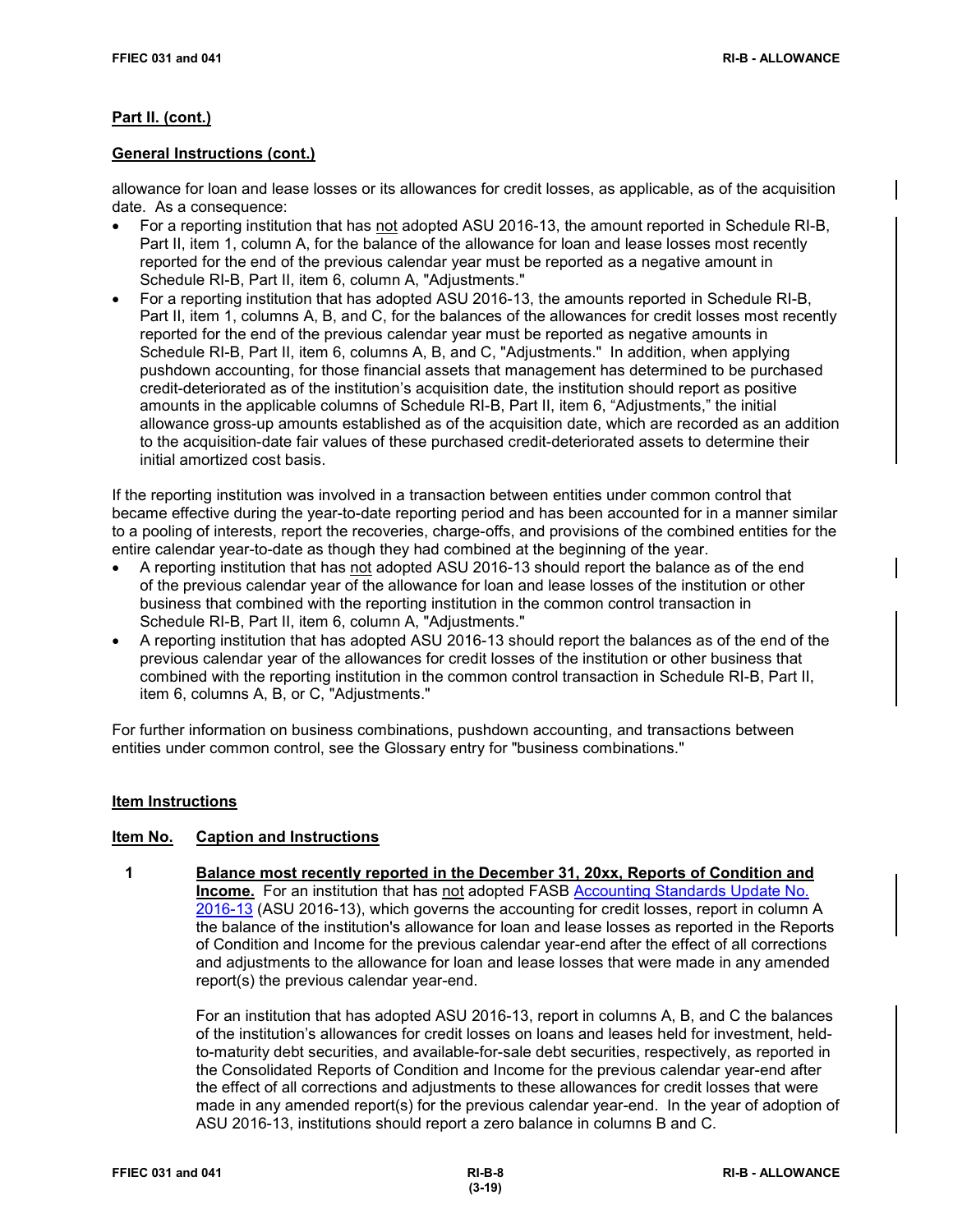#### **Item No. Caption and Instructions**

 **2 Recoveries.** For an institution that has not adopted ASU 2016-13, report in column A the amount credited to the allowance for loan and lease losses for recoveries during the calendar year-to-date on amounts previously charged against the allowance for loan and lease losses. The amount reported in column A for this item must equal Schedule RI-B, Part I, item 9, column B.

> For an institution that has adopted ASU 2016-13, report in columns A, B, and C the amounts credited to the allowances for credit losses on loans and leases held for investment, held-tomaturity debt securities, and available-for-sale debt securities, respectively, for recoveries during the calendar year-to-date on amounts previously charged against these allowances for credit losses. The amount reported in column A for this item must equal Schedule RI-B, Part I, item 9, column B.

 **3 LESS: Charge-offs.** For an institution that has not adopted ASU 2016-13, report in column A the amount of all loans and leases charged against the allowance for loan and lease losses during the calendar year-to-date. The amount reported in column A for this item must equal Schedule RI-B, Part I, item 9, column A, "Total" charge-offs, less Schedule RI-B, Part II, item 4, "LESS: Write-downs arising from transfers of financial assets."

> For an institution that has adopted ASU 2016-13, report in columns A, B, and C the amounts of loans and leases held for investment, held-to-maturity debt securities, and available-forsale debt securities charged against the allowances for credit losses on loans and leases held for investment, held-to-maturity debt securities, and available-for-sale debt securities, respectively, during the calendar year-to-date. The amount reported in column A for this item must equal Schedule RI-B, Part I, item 9, column A, "Total" charge-offs, less Schedule RI-B, Part II, item 4, column A, "LESS: Write-downs arising from transfers of financial assets."

- **4 LESS: Write-downs arising from transfers of financial assets.** For an institution that has not adopted ASU 2016-13, report in column A the amount of write-downs to fair value charged against the allowance for loan and lease losses resulting from transfers of loans and leases to a held-for-sale account during the calendar year-to-date that occurred when:
	- The reporting institution decided to sell loans and leases that were not originated or otherwise acquired with the intent to sell, and
	- The fair value of those loans and leases had declined for any reason other than a change in the general market level of interest or foreign exchange rates.

For an institution that has adopted ASU 2016-13, report in columns A, B, and C the amounts of write-downs to fair value charged against the allowances for credit losses on loans and leases held for investment, held-to-maturity debt securities, and available-for-sale debt securities, respectively, resulting from transfers of loans and leases to a held-for-sale account (resulting from the events described above), or transfers of held-to-maturity debt securities and available-for-sale debt securities between held-to-maturity, available-for-sale, and trading accounts during the calendar year-to-date.

**5 Provisions for credit losses.** For an institution that has not adopted ASU 2016-13, report in column A the amount expensed as the provision for loan and losses during the calendar year-to-date. The provision for loan and lease losses represents the amount needed to make the allowance for loan and lease losses adequate to absorb estimated loan and lease losses, based upon management's evaluation of the bank's current loan and lease exposures. The amount reported in this item must equal Schedule RI, item 4. If the amount reported in this item is negative, report it with a minus (-) sign.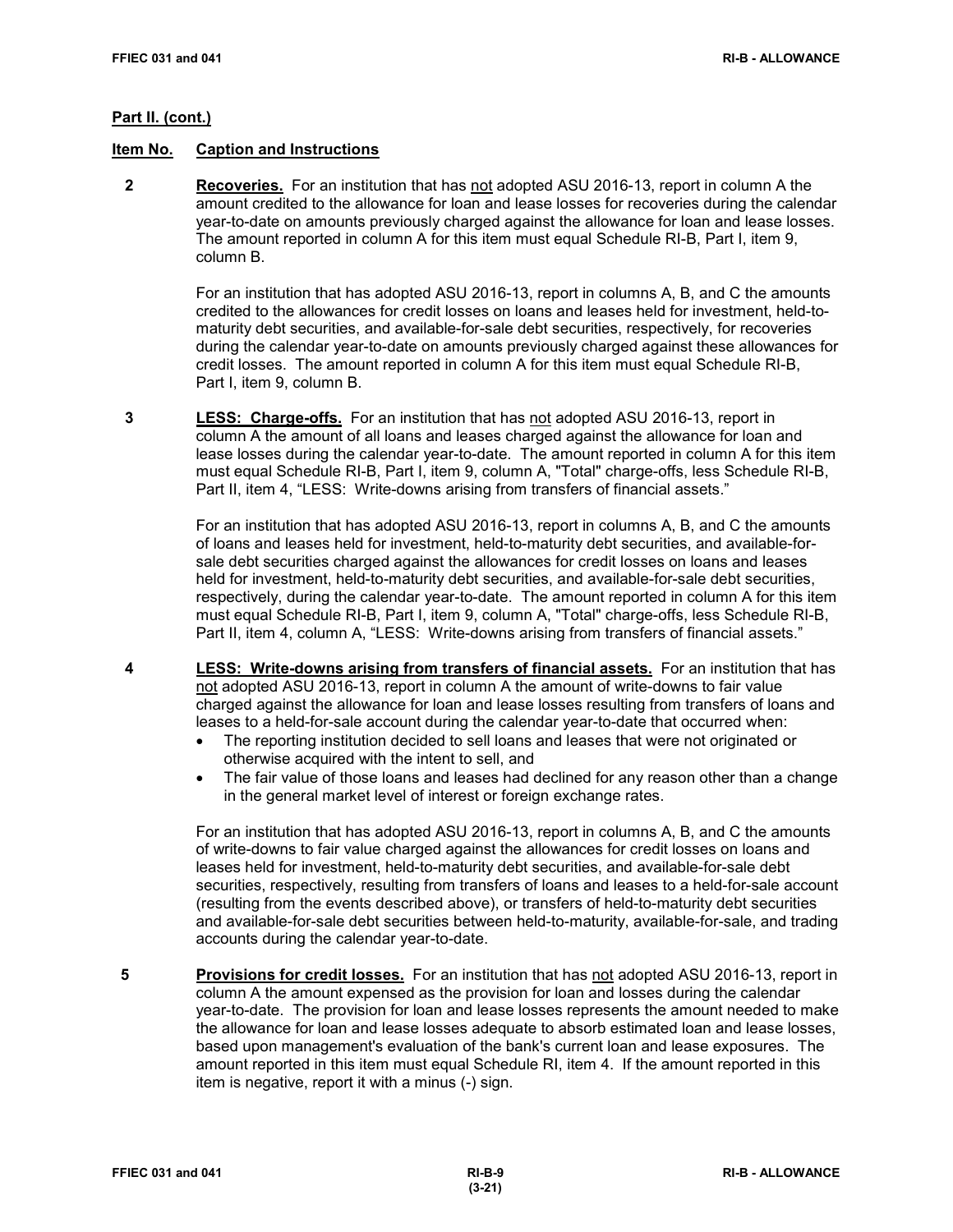## **Item No. Caption and Instructions**

- **5** For an institution that has adopted ASU 2016-13, report in columns A, B, and C the amounts (cont.) expensed as provisions for credit losses (or reversals of provisions) on loans and leases held for investment, held-to-maturity debt securities, and available-for-sale debt securities, respectively, during the calendar year-to-date. Provisions for credit losses (or reversals of provisions) on loans and leases held for investment and held-to-maturity debt securities represent the amounts necessary to adjust the related allowances for credit losses at the quarter-end report date for management's current estimate of expected credit losses on these assets. Provisions for credit losses (or reversals of provisions) on available-for-sale debt securities represent changes during the calendar year to date in the amount of impairment related to credit losses on individual available-for-sale debt securities. The sum of the amounts reported in item 5, columns A through C, plus Schedule RI-B, Part II, Memorandum items 5, "Provisions for credit losses on other financial assets measured at amortized cost," and 7, "Provisions for credit losses on off-balance-sheet credit exposures," must equal Schedule RI, item 4. If the amount reported in column A, B, or C for this item is negative, report it with a minus (-) sign.
	- **6 Adjustments.** Report all activity in the allowance for loan and lease losses or the allowances for credit losses, as applicable, that cannot be properly reported in Schedule RI-B, Part II, items 2 through 5, above.

If the reporting institution was acquired in a transaction that became effective during the yearto-date reporting period, retained its separate corporate existence, and elected to apply pushdown accounting in its separate financial statements (including its Consolidated Reports of Condition and Income):

- A reporting institution that has not adopted ASU 2016-13 should report in column A of this item as a negative amount the balance of the allowance for loan and lease losses most recently reported for the end of the previous calendar year, as reported in Schedule RI-B, Part II, item 1, column A, above.
- A reporting institution that has adopted ASU 2016-13 should report as negative amounts in columns A, B, and C of this item the balances of the allowances for credit losses on loans and leases held for investment, held-to-maturity debt securities, and available-forsale debt securities, respectively, most recently reported for the end of the previous calendar year in Schedule RI-B, Part II, item 1, columns A, B, and C, above. In addition, when applying pushdown accounting, for those financial assets that management has determined to be purchased credit-deteriorated as of the institution's acquisition date, the institution should report as positive amounts in columns A, B, and C of this item, as appropriate, the initial allowance gross-up amounts established as of the acquisition date, which are recorded as an addition to the acquisition-date fair values of these purchased credit-deteriorated assets to determine their initial amortized cost basis.

If the reporting institution was involved in a transaction between entities under common control that became effective during the year-to-date reporting period and has been accounted for in a manner similar to a pooling of interests:

- A reporting institution that has not adopted ASU 2016-13 should report in column A of this item the balance as of the end of the previous calendar year of the allowance for loan and lease losses of the institution or other business that combined with the reporting institution in the common control transaction.
- A reporting institution that has adopted ASU 2016-13 should report in columns A, B, and C of this item the balances as of the end of the previous calendar year of the allowances for credit losses on loans and leases held for investment, held-to-maturity debt securities, and available-for-sale debt securities, respectively, of the institution or other business that combined with the reporting institution in the common control transaction.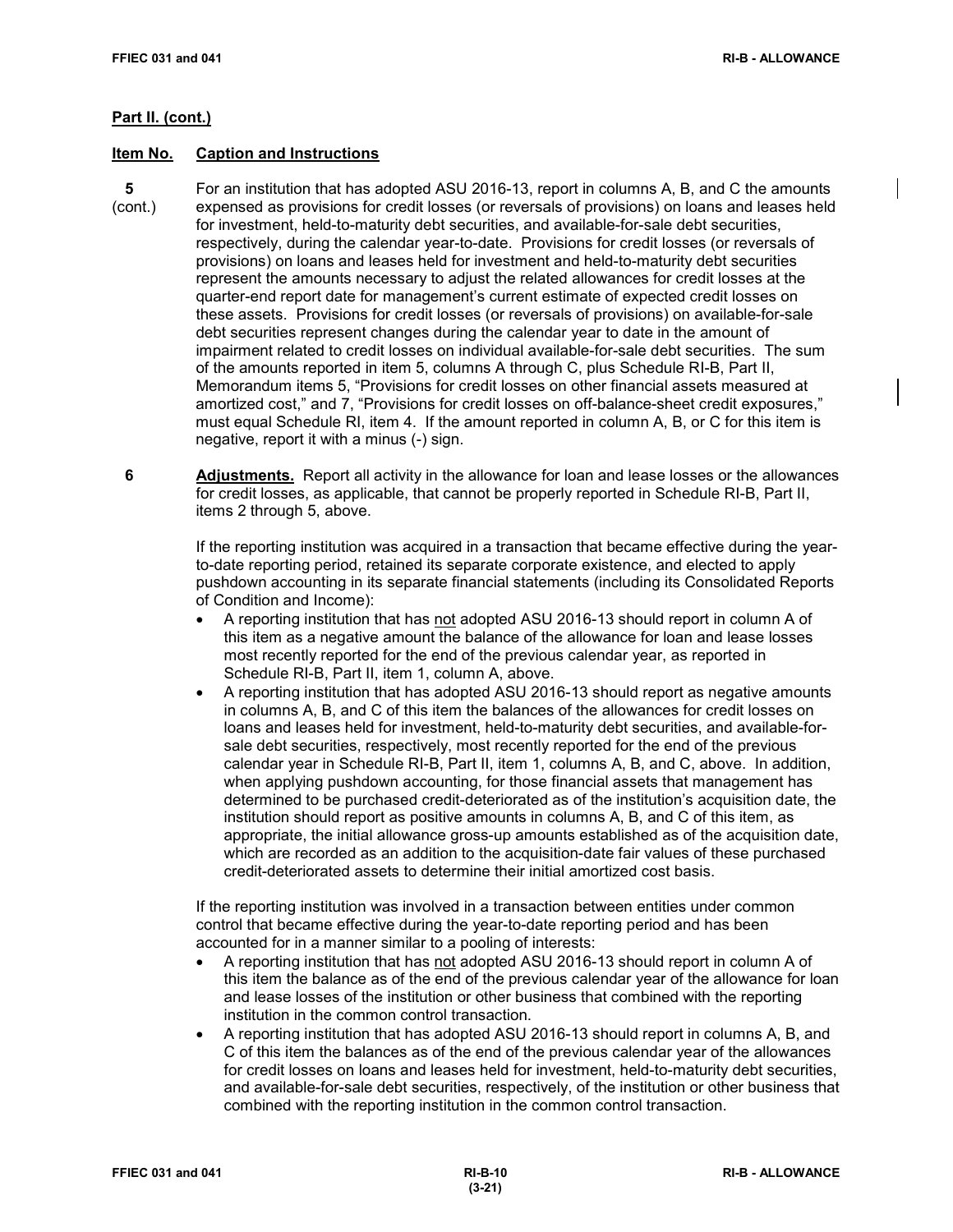#### **Item No. Caption and Instructions**

- **6** A reporting institution that adopted ASU 2016-13 as of an effective date during the year-to- (cont.) date reporting period should report in columns A, B, and C of this item, as appropriate, changes in allowance amounts from initially applying this ASU to loans and leases held for investment, held-to-maturity debt securities, and available-for-sale debt securities. The amount reported for initially applying ASU 2016-13 should be as of the beginning of the fiscal year in which the institution adopts this ASU. The changes in allowance amounts include:
	- The initial allowance gross-up amounts for any purchased credit-impaired assets held as of the effective date of ASU 2016-13 that, in accordance with the ASU, are deemed purchased credit-deteriorated assets as of that date; and
	- The calendar year-to-date initial gross-up amounts recognized upon the acquisition of purchased credit-deteriorated assets on or after the effective date.

If the amount reported in this item is negative, report it with a minus (-) sign.

State the dollar amount of and describe the transactions included in this item in Schedule RI-E, Explanations, items 6.a and 6.b, as appropriate.

 **7 Balance end of current period.** Report in columns A, B, and C the sum of items 1, 2, 5, and 6, less items 3 and 4. The amount reported in column A for this item must equal the allowance amount reported in Schedule RC, item 4.c.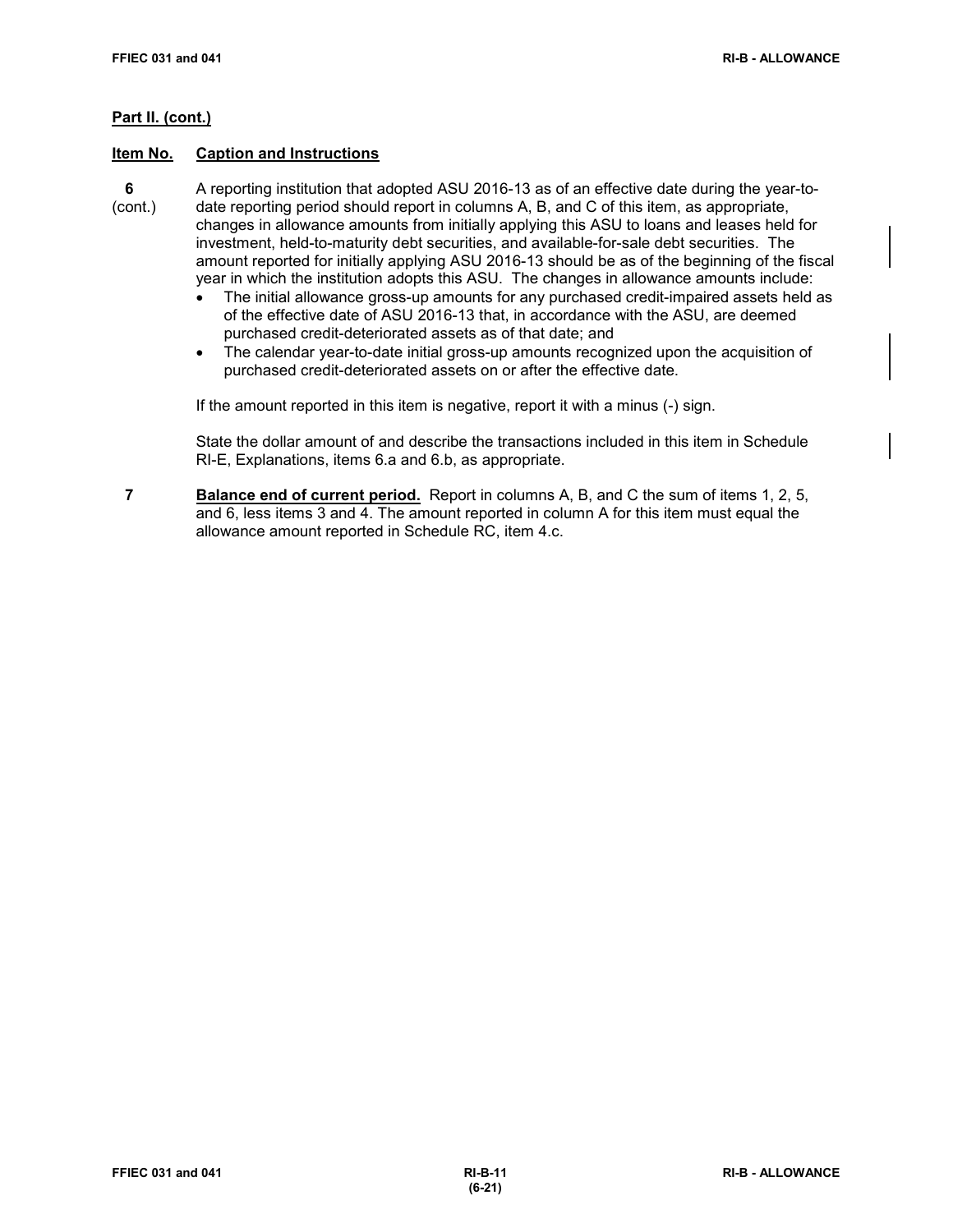### **Memoranda**

# **Item No. Caption and Instructions**

- **1 Allocated transfer risk reserve included in Schedule RI-B, Part II, item 7, column A, above.** Report the amount of any allocated transfer risk reserve related to loans and leases held for investment that the reporting bank is required to establish and maintain that the bank has included in the end-of-period balance of the allowance for loan and lease losses reported in Schedule RI-B, Part II, item 7, column A, above, and in Schedule RC, item 4.c.
- NOTE: Memorandum items 2 and 3 are to be completed only by those banks that:
	- (1) either individually or on a combined basis with their affiliated depository institutions, report outstanding credit card receivables that exceed, in the aggregate, \$500 million as of the report date. Outstanding credit card receivables are the sum of:
		- (a) Schedule RC-C, part I, item 6.a (column B on the FFIEC 041, column A on the FFIEC 031);
		- (b) Schedule RC-S, item 1, column C; and
		- (c) Schedule RC-S, item 6.a, column C.

(Include comparable data on managed credit card receivables for any affiliated depository institution.)

OR

- (2) are credit card specialty banks as defined for purposes of the Uniform Bank Performance Report (UBPR). According to the UBPR Users Guide, credit card specialty banks are
	- currently defined as those banks that exceed 50% for the following two criteria:
	- (a) Credit Cards plus Securitized and Sold Credit Cards divided by Total Loans plus Securitized and Sold Credit Cards.
	- (b) Total Loans plus Securitized and Sold Credit Cards divided by Total Assets plus Securitized and Sold Credit Cards.
- **2 Separate valuation allowance for uncollectible retail credit card fees and finance charges.** An institution that has not adopted FASB [Accounting Standards Update No.](https://www.fasb.org/jsp/FASB/Document_C/DocumentPage?cid=1176168232528&acceptedDisclaimer=true)  [2016-13](https://www.fasb.org/jsp/FASB/Document_C/DocumentPage?cid=1176168232528&acceptedDisclaimer=true) (ASU 2016-13), which governs the accounting for credit losses, should report the amount of any valuation allowance or contra-asset account that the institution maintains separate from the allowance for loan and lease losses to account for uncollectible fees and finance charges on credit cards (as defined for Schedule RC-C, part I, item 6.a).

An institution that has adopted ASU 2016-13 should report the amount of any valuation allowance or contra-asset account that the institution maintains separate from the allowance for credit losses on loans and leases to account for uncollectible fees and finance charges on credit cards (as defined for Schedule RC-C, part I, item 6.a).

This Memorandum item is only applicable to those institutions that maintain an allowance or contra-asset account separate from the allowance for loan and lease losses or the allowance for credit losses on loans and leases, as applicable. Do not include in this item the amount of any valuation allowance established for impairment in retained interests in accrued interest receivable related to securitized credit cards.

 **3 Amount of allowance for loan and lease losses attributable to retail credit card fees and finance charges.** An institution that has not adopted ASU 2016-13 should report in this item the amount of the allowance for loan and lease losses that is attributable to outstanding fees and finance charges on credit cards (as defined for Schedule RC-C, part I, item 6.a). This amount is a component of the amount reported in Schedule RC, item 4.c, and Schedule RI-B, part II, item 7, column A.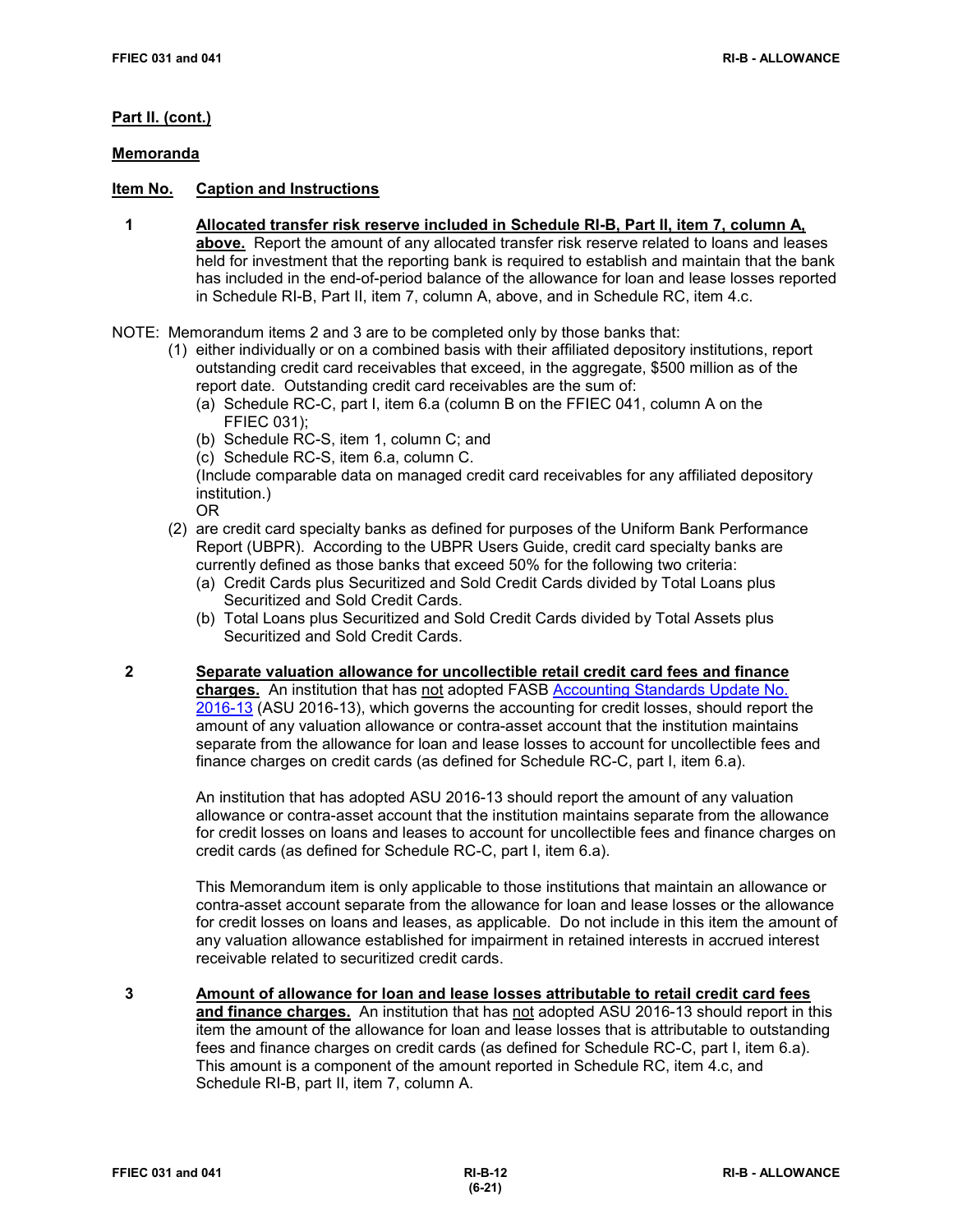#### **Memoranda**

# **Item No. Caption and Instructions**

 **3** An institution that has adopted ASU 2016-13 should report in this item the amount of the (cont.) allowance for credit losses on loans and leases that is attributable to outstanding fees and finance charges on credit cards (as defined for Schedule RC-C, part I, item 6.a). This amount is a component of the amount reported in Schedule RC, item 4.c, and Schedule RI-B, part II, item 7, column A.

> Do not include in this item the amount of any valuation allowance established for impairment in retained interests in accrued interest receivable related to securitized credit cards.

NOTE: Memorandum item 4 is to be completed only by institutions that have not adopted FASB [Accounting Standards Update No. 2016-13](https://www.fasb.org/jsp/FASB/Document_C/DocumentPage?cid=1176168232528&acceptedDisclaimer=true) (ASU 2016-13), which governs the accounting for credit losses. Institutions that have adopted ASU 2016-13 should leave Memorandum item 4 blank.

 **4 Amount of allowance for post-acquisition credit losses on purchased credit-impaired loans accounted for in accordance with FASB ASC 310-30 (former AICPA Statement of Position 03-3).** Report in this item the amount of any valuation allowances established after acquisition for decreases in cash flows expected to be collected on purchased credit-impaired loans and pools of purchased credit-impaired loans reported as held for investment in Schedule RC, item 4.b, and accounted for in accordance with ASC Subtopic 310-30, Receivables – Loans and Debt Securities Acquired with Deteriorated Credit Quality (formerly AICPA Statement of Position 03-3, "Accounting for Certain Loans or Debt Securities Acquired in a Transfer"). These post-acquisition allowances should be included in the bank's allowance for loan and lease losses as reported in Schedule RC, item 4.c, and Schedule RI-B, part II, item 7. Under ASC Subtopic 310-30, for a purchased credit-impaired loan accounted for individually (and not accounted for as a debt security), if, upon evaluation subsequent to acquisition, it is probable based on current information and events that an institution will be unable to collect all cash flows expected at acquisition (plus additional cash flows expected to be collected arising from changes in estimate after acquisition), the purchased credit-impaired loan should be considered impaired for purposes of establishing an allowance pursuant to ASC Subtopic 450-20, Contingencies – Loss Contingencies (formerly FASB Statement No. 5, "Accounting for Contingencies") or ASC Topic 310, Receivables (formerly FASB Statement No. 114, "Accounting by Creditors for Impairment of a Loan"), as appropriate. For purchased credit-impaired loans with common risk characteristics that are aggregated and accounted for as a pool, this impairment analysis should be performed subsequent to acquisition at the pool level as a whole and not at the individual loan level.

NOTE: Memorandum item 5 is to be completed only by institutions that have adopted FASB [Accounting](https://www.fasb.org/jsp/FASB/Document_C/DocumentPage?cid=1176168232528&acceptedDisclaimer=true)  [Standards Update No. 2016-13,](https://www.fasb.org/jsp/FASB/Document_C/DocumentPage?cid=1176168232528&acceptedDisclaimer=true) which governs the accounting for credit losses. Institutions that have not adopted ASU 2016-13 should leave Memorandum item 5 blank.

 **5 Provisions for credit losses on other financial assets measured at amortized cost (not included in item 5, above).** Report in this item the year-to-date amount of provisions for credit losses (or reversals of provisions) included in Schedule RI, item 4, on financial assets measured at amortized cost other than loans and leases held for investment, held-to-maturity debt securities, and available-for-sale debt securities. Provisions for credit losses (or reversals of provisions) on these other financial assets measured at amortized cost represent the amounts necessary to adjust the related allowances for credit losses at the quarter-end report date for management's current estimate of expected credit losses on these assets.

> Exclude provisions for credit losses on off-balance-sheet credit exposures, which are reported in Schedule RI-B, Part II, Memorandum item 7, below.